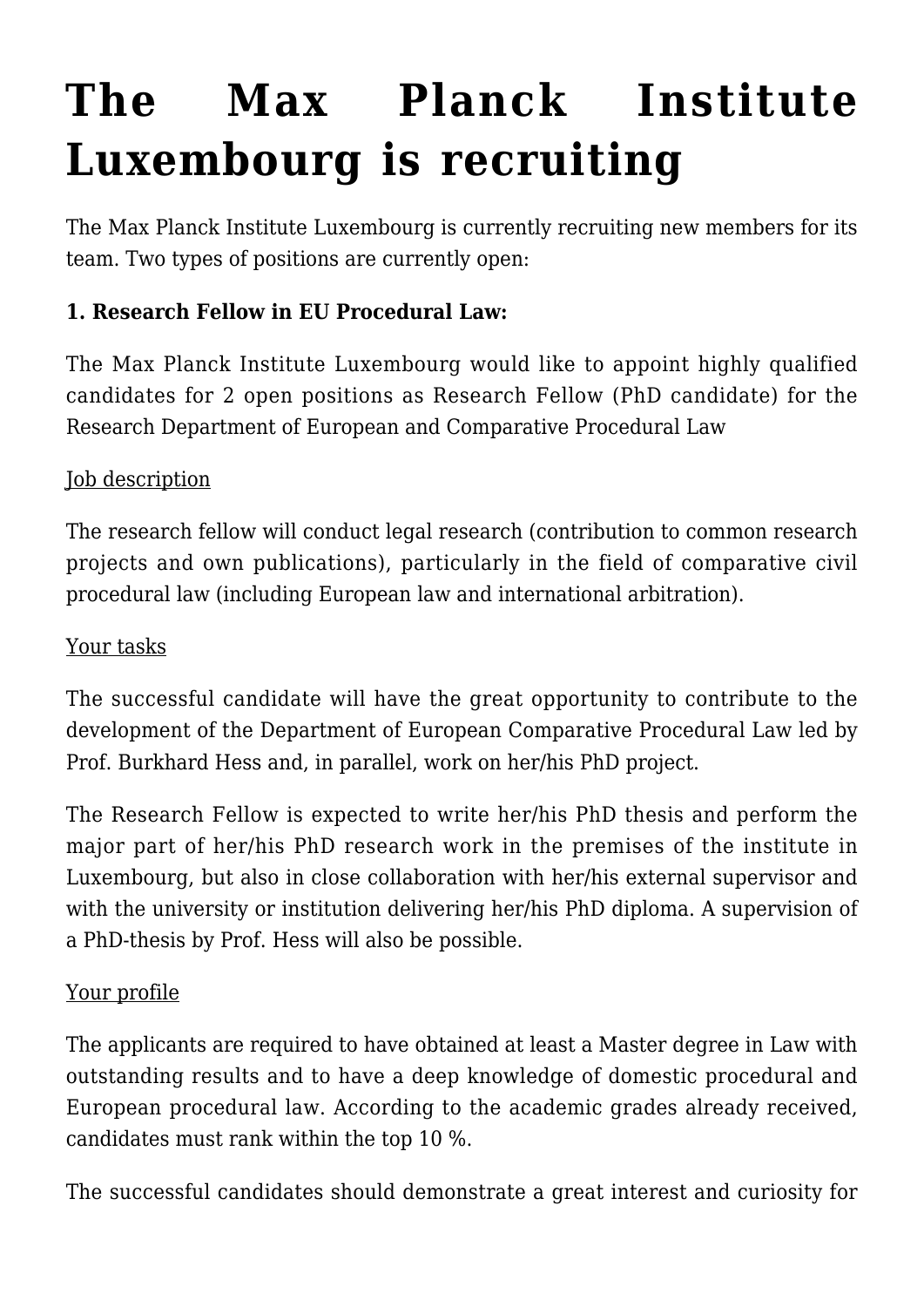fundamental research and have a high potential to develop excellence in academic research. Proficiency in English is compulsory (in written and oral); further language skills (in French and German notably) are of advantage.

## Our offer

The MPI Luxembourg will offer scientific guidance, a fully-equipped office and an access to its noteworthy library to foster legal research activities. You will be free to write your thesis in English or in any other language which suits you, as long as you are able to communicate on its content in English.

The MPI Luxembourg offers outstanding conditions to undertake fundamental legal research, and a very conducive work climate in an international team, while being in depth knowledge exchange and support among other research fellows.

Salary and social benefits are provided according to the Luxembourgish legal requirements. Positions are full-time but may be considered as part-time as well.

## Joining us

If you are interested in joining our Institute, please apply online and follow our usual application process.

#### Documents required

A detailed CV incl. list of publications; copies of academic records; a PhD project description of no more than 1-2 pages with the name of the foreseen PhD supervisor and the name of the institution awarding the PhD certificate; the name and contact details of two referees.

## **2. Research Fellow (PhD candidate) in EU Family Law**

For a period of thirty-six months, the Research Fellow will conduct legal research and cooperate at the Max Planck Institute Luxembourg (research Department of European and Comparative Procedural Law) within the Project 'Planning the future of cross-border families: a path through coordination – "EUFam's" (JUST/2014/JCOO/AG/CIVI 4000007729)' which aims (i) at assessing the effectiveness of the functioning 'in concreto' of the EU Regulations in family matters, as well as the 2007 Hague Protocol and the 2007 Hague Recovery Convention; and (ii) at identifying the paths that lead to further improvement of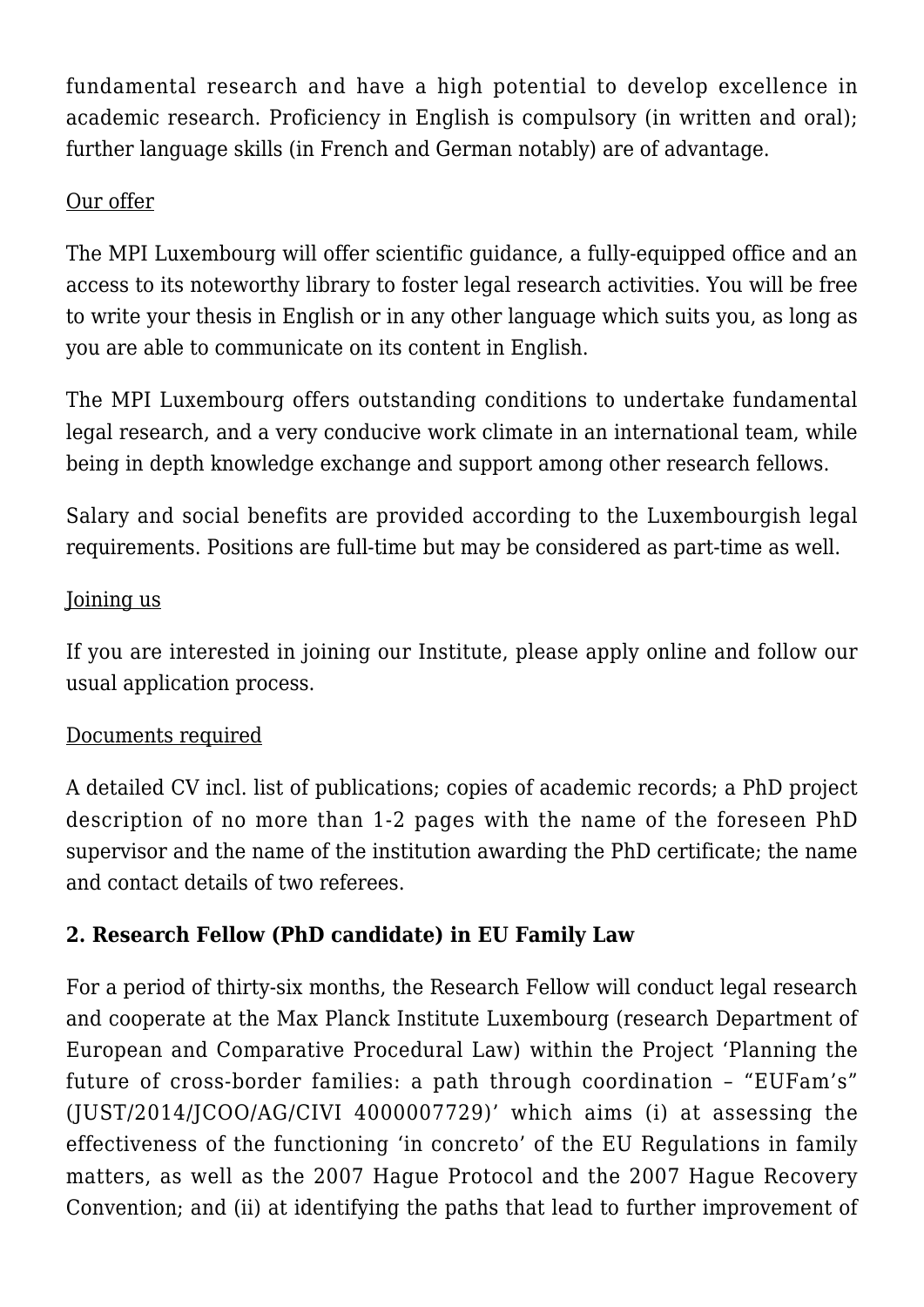such effectiveness.

# Your tasks

The successful candidate will benefit from the opportunity to partake in the development of the Department of Procedural Law led by Prof. Dr. Dr. h.c. Burkhard Hess by becoming an active and integrated part of the Project team.

The Research Fellow is expected to assist in the achievement of the objectives of the Project, namely by carrying out and developing legal research with a view to contributing to the drafting of the Project's Final Study and by participating in the presentation of the scientific outcomes of the Project.

Moreover, she/he will actively cooperate in the organization of meetings and of an international seminar, and will cooperate with the Project team in reporting on financial matters, in carrying out the research activities and in analysing potential interplays of research activities with cross-cultural issues. The project will be terminated with 14 months. The remaining time shall be (mainly) dedicated to the elaboration of the PhD.

# Your profile

Applicants must have earned a degree in law and be PhD candidates working on a thesis on EU private international and procedural law in family matters. According to the academic grades already received, candidates must rank within the top 10 %.

The successful candidate shall demonstrate a strong interest and aptitude for legal research and have a high potential to develop excellence in academic research.

Her/His CV must portray a consolidated background in EU private international and procedural law in family matters: to this aim, prior publications in this field of the law shall be highly regarded in the selection process.

Full proficiency in English is compulsory (written and oral); further language skills are greatly valued.

## Our offer